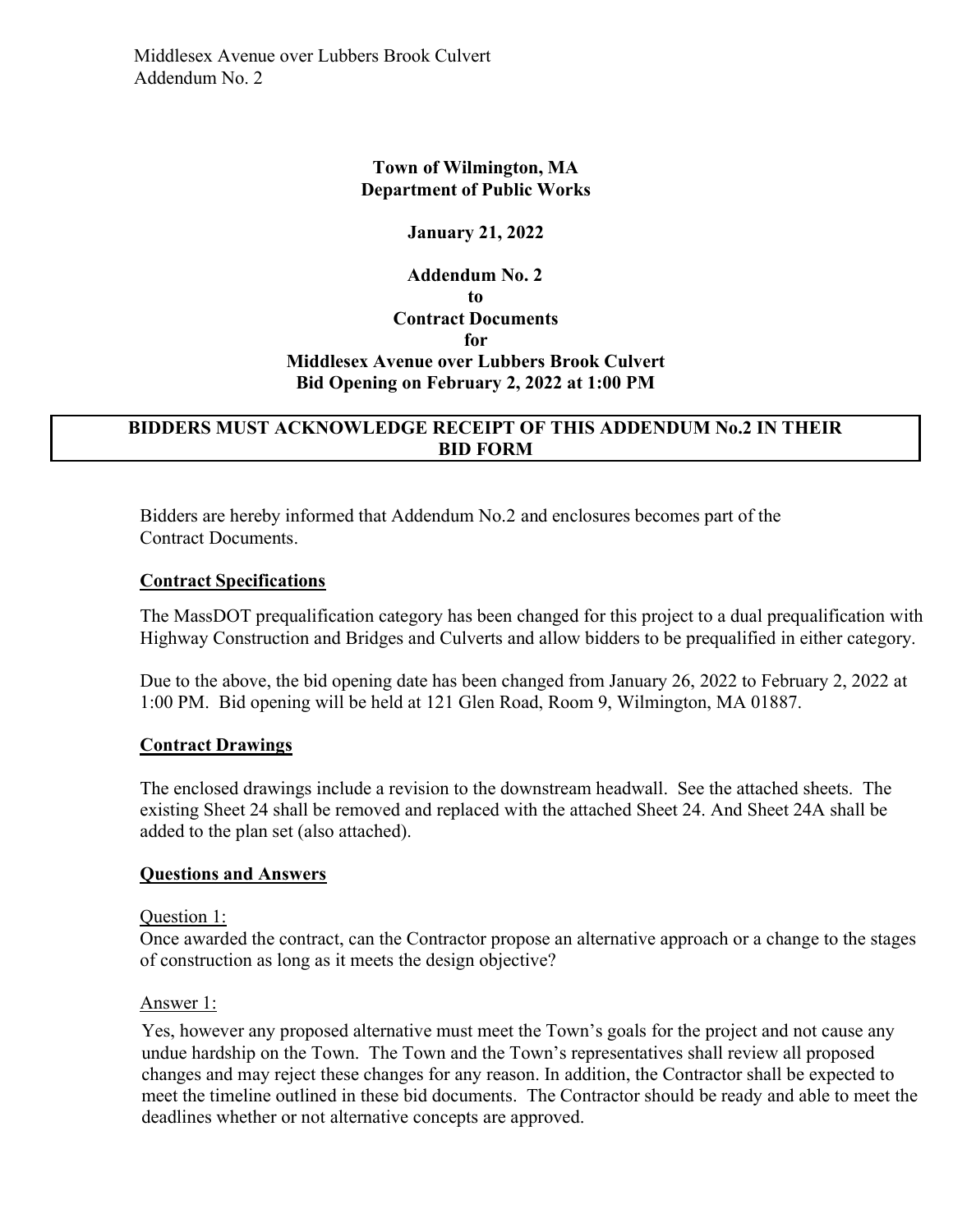Middlesex Avenue over Lubbers Brook Culvert Addendum No. 2

Question 2: Will the water be shutdown during construction?

Answer 2:

Only during short periods as needed for connections.

Question 3: Will the gas be shutdown during construction?

# Answer 3:

Yes, please see the Contract Documents for description of the cutting and capping of the gas line by National Grid during construction.

### Question 4:

The Bid Form lists (4) 6" Gate Valves & Boxes and 110 ft of 1" copper tubing, which are not shown on the drawings. Please clarify what waterline components are actually required.

## Answer 4:

These items were added as a contingency for the potential reconstruction of the water service lines near STA  $10+68.$ 

### Question 5:

The Bid Form shows 275 ft of 12" Water Pipe Insulation. The portion of the waterline above ground is approximately 100 ft. Please clarify exactly what length of pipe needs to be insulated.

### Answer 5:

The water line will need insultation at any location where there is not at least 5 feet of cover.

### Question 6:

The Bid Form shows 75 ft of 6" Ductile Iron Sewer Pipe (Force Main). Is this pipe the Bidder's responsibility, because the drawings indicate that the sewer pipe is by Others? If it is the Bidder's responsibility, please clarify if it is actually ductile iron.

### Answer 6:

All gravity sewer and force main sewer pipe that runs underneath the proposed culvert is included in this contract. The work to furnish and install 2 Gravity Sewer Manholes and a Force Main Cleanout Manhole at the locations shown on the plans (adjacent to the culvert) is also included in this contract. Bidders should refer to the Sanitary Sewer Extension Plans (included in the Contract Documents) for rims, inverts, lengths and details required to complete this work.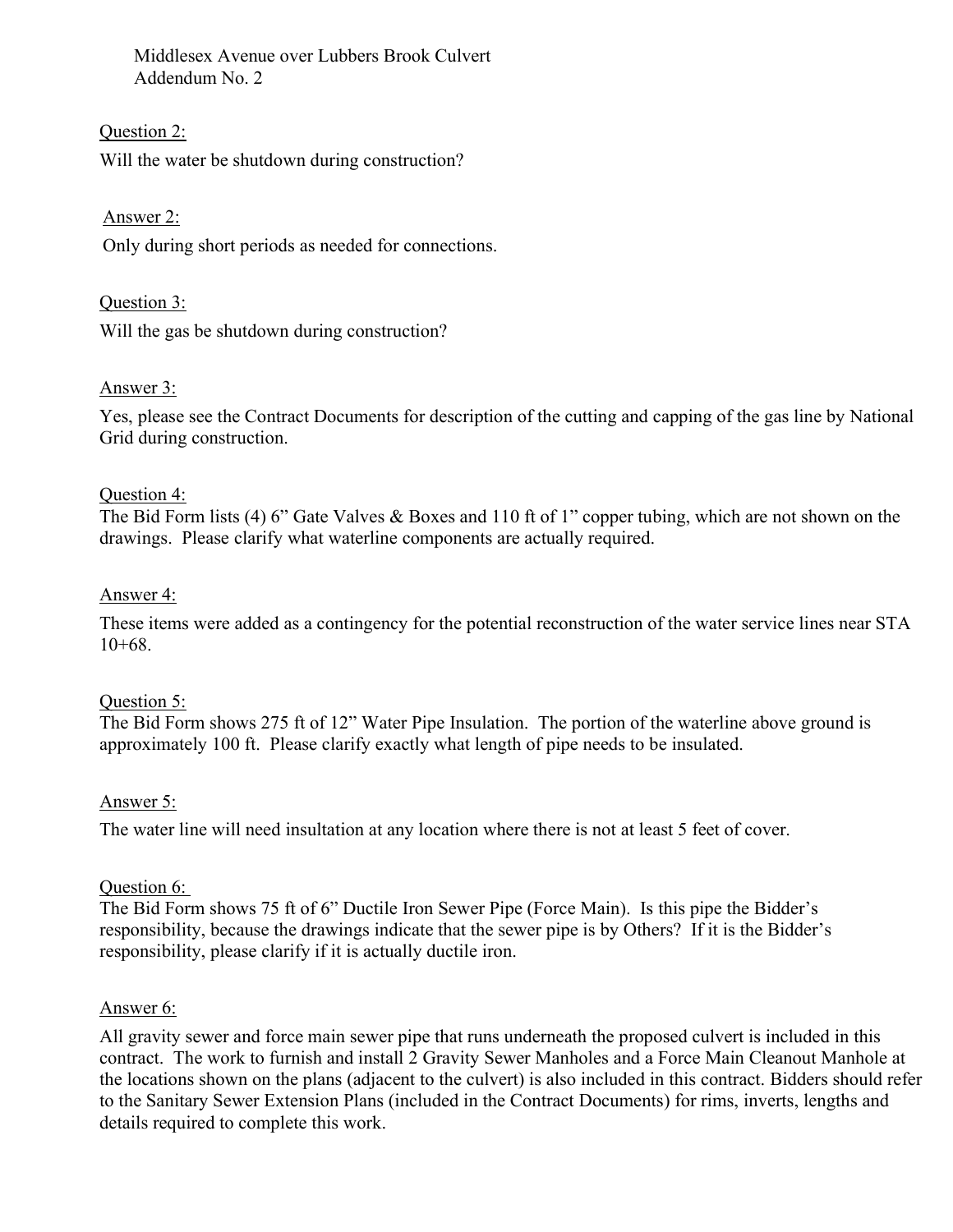Middlesex Avenue over Lubbers Brook Culvert Addendum No. 2

## Question 7:

The Bid Form shows 75 ft of 8" PVC Sewer Pipe. Is this pipe the Bidder's responsibility, because the drawings indicate that the sewer pipe is by Others?

## Answer 7:

See Answer 6 above.

## Question 8:

The Bid Form shows (2) Sanitary Sewer Manholes (14 to 18 depth). Are these manholes the Bidder's responsibility, because the drawings indicate that the sewer is by Others?

## Answer 8:

See Answer 6 above.

## Question 9:

Please provide a narrative explaining how the Sewer and all its components are being handled, who is responsible for what specifically, and the timing/schedule of the work by Others.

## Answer 9:

See Answer 6 above. Also, there will be some coordination throughout the project as mentioned during Addendum 1. However, during the 30-day closure window, the Contractor performing the replacement of the culvert will have priority over the project area.

# Question 10:

Item 210.31 on the Bid Form shows Force Main Cleanout. Is that the Bidder's responsibility or is it actually being done by Others. If it is the Bidder's responsibility, please provide a detailed scope of work to bid to.

Answer 10:

See Answer 6 above.

# Question 11:

Regarding the utility pole at Sta 11+25, 25' RT. The pole is approximately 10' from the end of proposed wingwall that requires a 16' cut to install. Please provide a complete disposition of this pole relative to who bares the expense of moving or holding, timing of such, if holding in place, what will contractor encounter that may impede his work.

# Answer 11:

The footing at this location is now being stepped (see attached drawings). The excavation depth will shrink from 16' to 6' at this location. Given that the end of the proposed wingwall is 10' from the pole, it is not envisioned that excavation will be necessary near the pole other than installation of the sidewalk.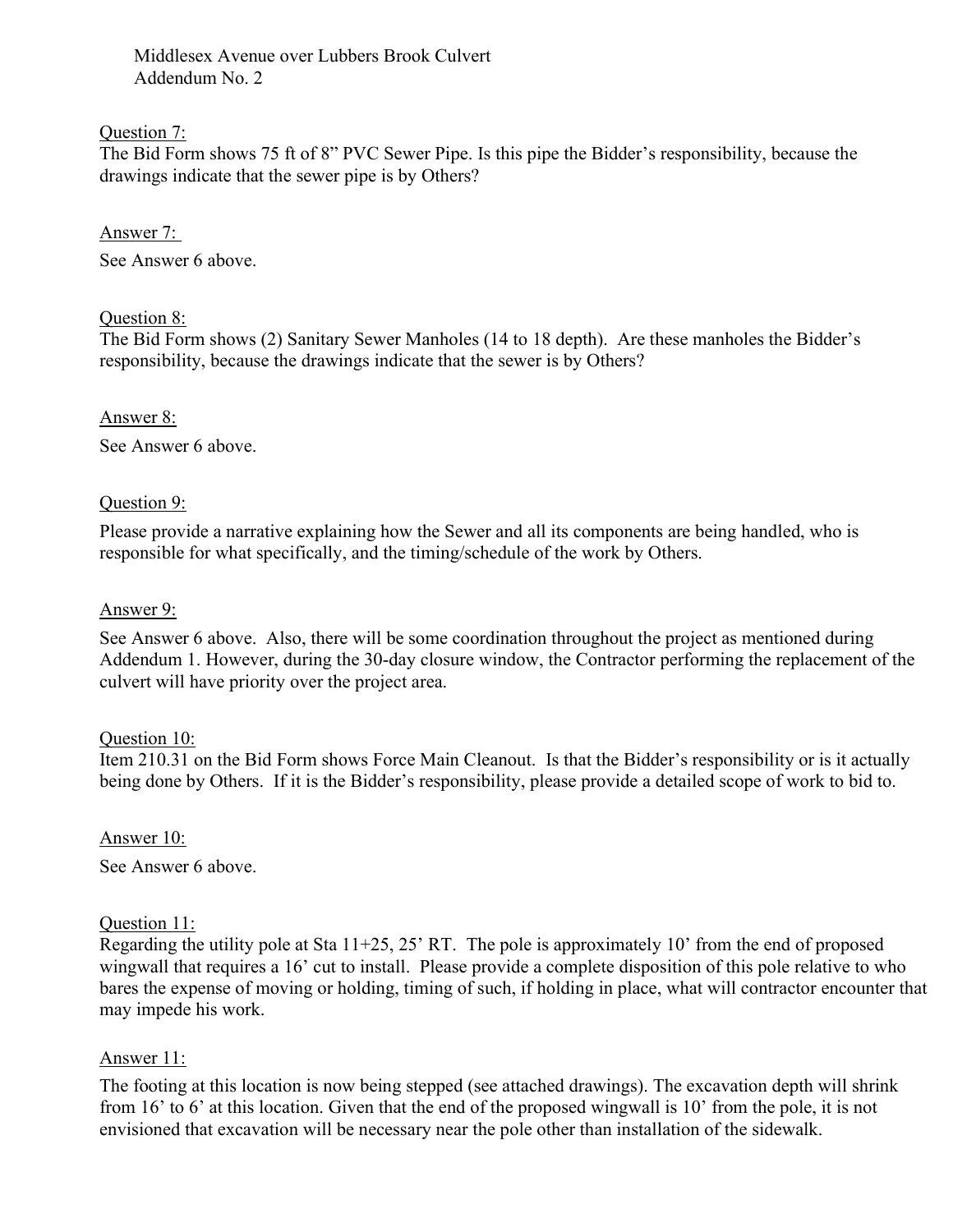

T1080\_HD10(CON DETAILS) - ADDENDA 2.DWG 20-Jan-2022 9:34 AM<br>T